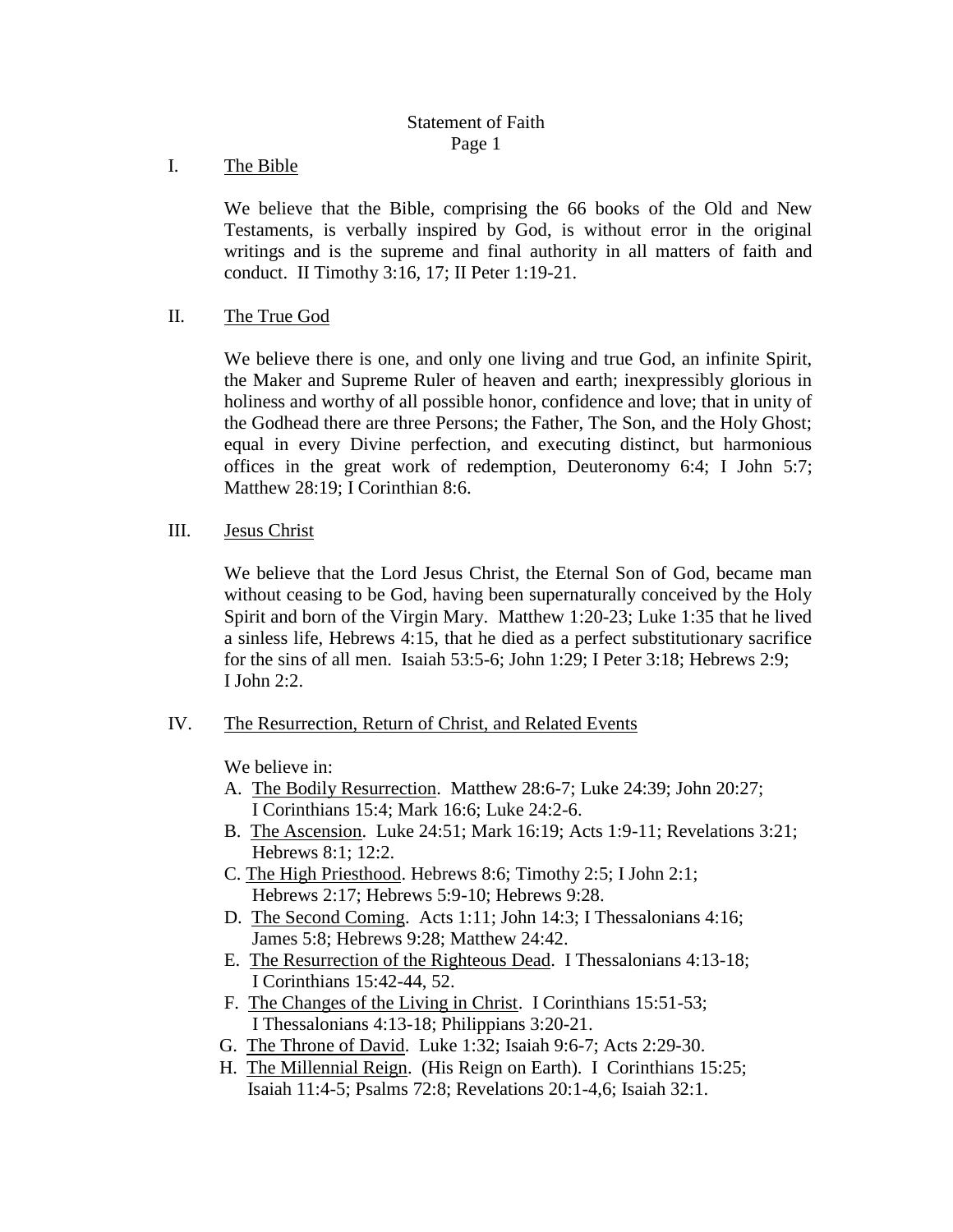## V. The Holy Spirit

We believe that the Holy Spirit is a divine person; equal with God the Father, and God the Son, and of the same nature; that He was active in the creation; that in the relation to the unbelieving world He restrains the evil one until God's purpose is fulfilled; that He convicts of sin, judgment, and of righteousness; that He bears witness to the Truth of the Gospel in preaching and testimony; that He is the Agent in the New Birth; that He seals, endues, guides, teaches, witnesses, sanctifies, and helps the believer.

And that the fruit of the Spirit, love, joy, peace, long suffering, gentleness, goodness, faith, meekness, and temperance is the evidence of His indwelling rather than the speaking in tongues and other spectacular demonstrations. John 1:33; 3:5-6; 16:8-11; 14:16-17; Mark 1:8; Ephesians 1:13-14; Acts 5:30-32; 11:16.

### VI. The Fall of Men

We believe that man was created in the image and likeness of God, Genesis 1:27, but that by voluntary transgression he incurred upon himself physical death and spiritual death, which is separation from God, Romans 5:12, that all human beings have subsequently been born with an inherent sinful nature, Genesis 3:1-6; Romans 5:21; 6:17, and that as they attain the age of moral responsibility they become sinners in thought, word, and conduct, Romans 3:23.

#### VII. Salvation

We believe in salvation by divine grace alone, Ephesians 2:8-9; and that men are saved only by the shed blood of Jesus Christ. I Peter 1:18-19; Romans 5:9.

We believe that personal faith in the Lord Jesus Christ is the only condition of salvation. Acts 16:31.

#### VIII. Eternal Security of the Believer

We believe that all who are truly born again are kept by God's power and have full assurance of salvation for time and eternity. John 6:37-40; 10:27-30; 3:16; Ephesians 1:13-14; Philippians 1:6.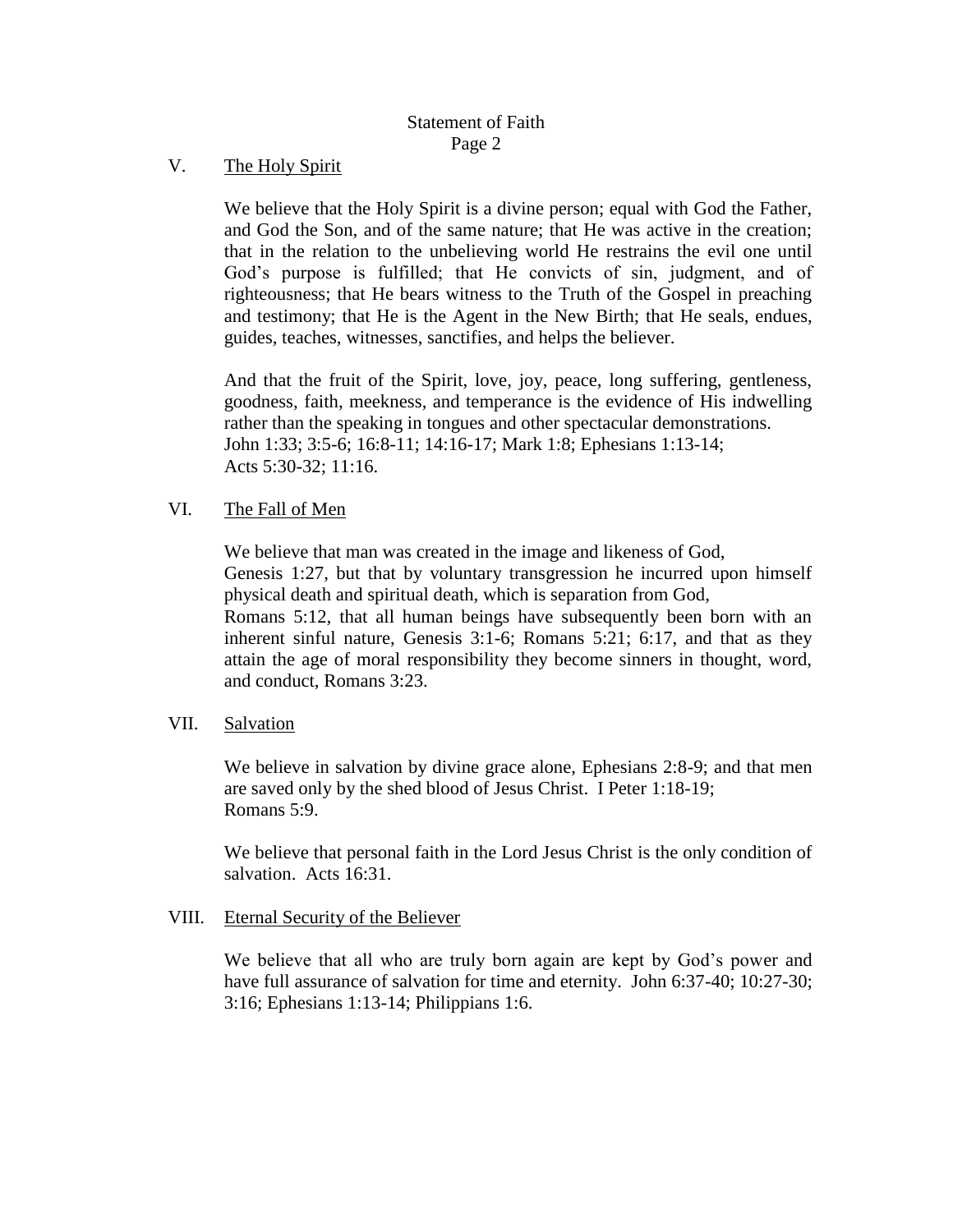## IX. Satan

We believe in the personality of Satan, that he is the unholy god of this age. We hold him to be man's great tempter, the accuser of the saints, the author of all false religions, the chief power back of the present apostasy, the Lord of the Antichrist and the author of all powers of darkness and is destined to final defeat at the hands of God's Son and to the judgment of an eternal justice in hell – (Lake of Fire) a place prepared for him and his angels. Matthew 4:1,3,4; 25:41; II Corinthians 4:4; 11:13-15; Isaiah 14:12-15; John 14:30; Jude 6; Revelation 13:13-14; 20:1-2; 20:10.

## X. The Local Church

We believe that a local church is a congregation of immersed believers, associated by covenant of faith and fellowship of the Gospel observing the Ordinances of Christ, governed by His laws; and exercising the gifts, rights, and privileges invested in them by God's Holy Word, that its officers are Pastor and deacons, whose qualifications, and duties are clearly defined in the Scriptures. We believe the true mission of the church is the faithful witnessing of Christ to all men as we have opportunity. We hold that the local church has the absolute right of self-government, free from the hierarchy of individuals or organizations; and that the one and only Superintendent is Christ through the Holy Spirit; that it is Scriptural for the true churches to cooperate with each other in contending for the faith and for the furtherance of the Gospel; that each local church is the sole judge of the measure and method of its co-operation; on all matters of membership; of policy; Acts 2:41-42; 1:8; 5:4; 20:28; I Corinthians 11:2; I Timothy 3:15; Ephesians 1:22-23; 5:23-24.

### XI. Marriage and the Home

We believe that the home was the first institution God provided for man Genesis 2:12-24; that marriage is a sacred relationship and honorable for all Hebrews 13:4; I Corinthians 7:2; that marriage is used as the emblem of the union of Christ and His church, Ephesians 5:21-23; and what therefore God hath joined together let no man put asunder. Mark 10:9.

We believe that mixed marriages of believer and unbeliever are forbidden in the Holy Scriptures. I Corinthians 6:14; Galatians 6:7.

### Human Sexuality

1. We believe that God has commanded that no intimate sexual activity be engaged in outside of a marriage between a MAN & WOMAN. We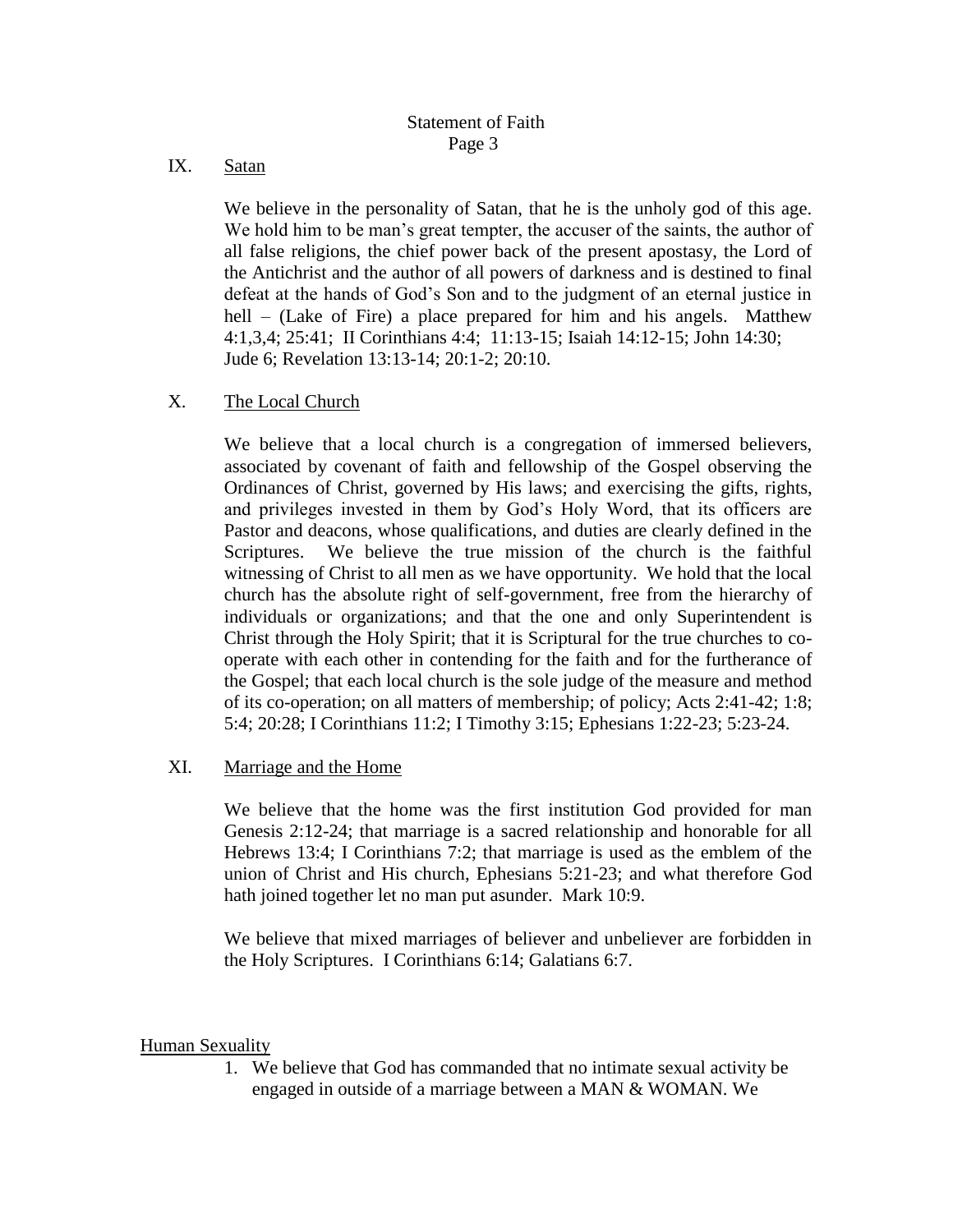believe that any form of homosexuality, lesbianism, bisexuality, incest, fornication, adultery, and pornography are sinful perversions of God's gift of sex. We believe that God disapproves of and forbids any attempt to alter one's gender by surgery or appearance. Gen. 2:24; Gen. 19:5; Gen. 26:8-9; Lev. 18:1-30; Rom. 1:26-29; 1Cor. 5:1, 6:9; 1Thess. 4:1-8; Heb. 13:4

- 2. We believe that the only legitimate marriage is the joining of one MAN  $\&$ one WOMAN. Gen. 2:24; Rom. 7:2; 1Cor. 7:10; Eph. 5:22 & 23;
- 3. The membership of any individual member shall automatically terminate without notice if the member states that he or she is actively involved in any conduct described in 2.02 (P) or files a lawsuit in violation of 2.02 (U)
- 4. Effective April 20, 2005.

## Statement of Faith Page 4

#### XII. Ordinances

### A. Baptism

We believe that Christian Baptism is the believer's immersion in water; in the name of the Father, Son and the Holy Ghost; to show forth in a solemn and beautiful emblem of our faith in the crucified, buried, and risen Savior, with its effects in our death to sin and resurrection to a new life; and that it is a prerequisite for church membership and is the public recognition of the Lordship of Jesus Christ. Acts 1:22; 8:13; 10:48; I Corinthians 12:13; Galatians 3:27.

B. The Lord's Supper

We believe that the Lord's Supper is a memorial service in which the elements of bread and the fruit of the vine, remind us of the love of God in Jesus Christ, "who spared not His own Son but delivered Him up for us all", that the ordinance is to be observed in anticipation of His coming and should be preceded by a self-examination. I Corinthians 11:26-29; Acts 2:42; Mark 14:22-25; Luke 22:14-20.

#### XIII. The Second Coming of Christ

We believe in the "Blessed Hope" the personal, imminent pre-tribulation, and pre-millennial coming of the Lord Jesus Christ for His redeemed ones and in His return to earth after the tribulation with his saints to establish the